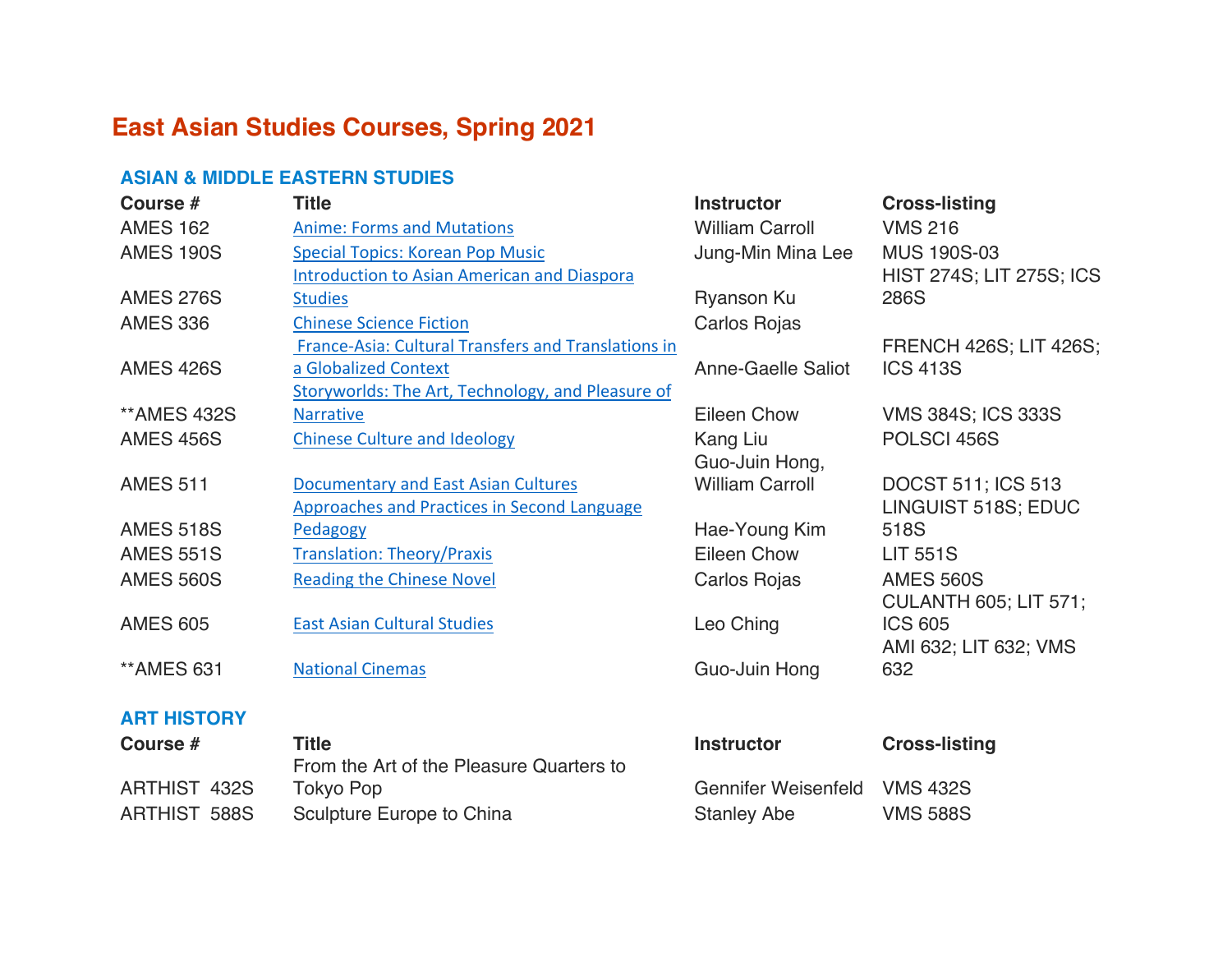#### **CHINESE**

| Course #           | Title                                          | <b>Instruc</b> |
|--------------------|------------------------------------------------|----------------|
| CHINESE 101        | <b>First-Year Chinese I</b>                    | Departr        |
| CHINESE 102        | <b>First-Year Chinese II</b>                   | Departr        |
| CHINESE 204        | <b>Intermediate Chinese</b>                    | Yan Liu        |
| <b>CHINESE 205</b> | <b>Intermed-Mid Chinese</b>                    | Chi-Ju I       |
| CHINESE 232        | <b>Intermed-Chinese for Bilingual Learners</b> | Chi-Ju ł       |
| <b>CHINESE 306</b> | <b>Advanced Chinese II</b>                     | Chi-Ju I       |
| CHINESE 321S       | <b>Business/Interculture in China</b>          | Shu Tin        |
| CHINESE 333        | <b>Advanced Chinese for Bilingual Learners</b> | Shu Tin        |
| CHINESE 408S       | <b>Issues in Chinese Lang/Soc II</b>           | Shu Zha        |
| CHINESE 450S       | Understanding China & the US                   | Yan Liu        |
| CHINESE 456        | <b>Topics in Chinese Culture and Society</b>   | Kang Li        |

#### **CULTURAL ANTHROPOLOGY**

| Course #                               | Title                                                              | <b>Instructor</b>      | <b>Cross-listing</b>                         |
|----------------------------------------|--------------------------------------------------------------------|------------------------|----------------------------------------------|
| **CULANTH 210                          | <b>Global Culture</b>                                              | Engseng Ho             | AMES 210; VMS 247<br>ETHICS 240; SOCIOL 240; |
| <b>CULANTH 240</b>                     | Love & Loneliness                                                  | Anne Allison           | <b>ICS 250</b><br>AMES 360; LIT 361;         |
| <b>CULANTH 360</b>                     | <b>Global Apple</b><br>Global Environmentalism and the Politics of | <b>Ralph Litzinger</b> | SOCIOL 360                                   |
| <b>**CULANTH 419S</b><br>**CULANTH 744 | <b>Nature</b>                                                      | <b>Christine Folch</b> |                                              |
| S                                      | <b>Mobility</b>                                                    | Engseng Ho             |                                              |

**Instructor Cross-listing** Departmental Staff Departmental Staff Yan Liu, Ya-Chuan Chou Chi-Ju Hsieh, Jia Yan Chi-Ju Hsieh, Jia Yan Chi-Ju Hsieh Shu Ting Hsu Shu Ting Hsu Shu Zhang Kang Liu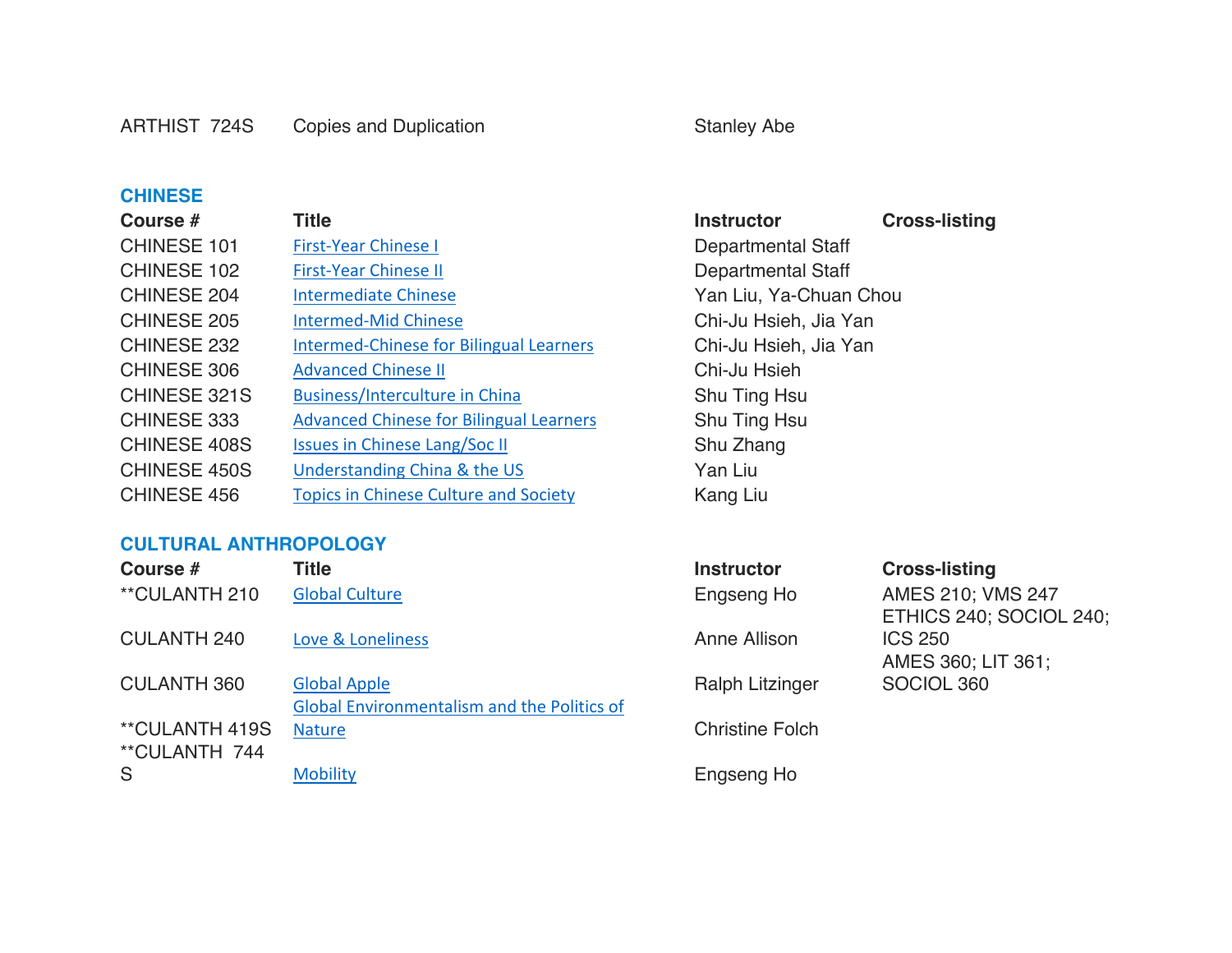## **EAST ASIAN STUDIES**

| Course #<br><b>EAS 791</b>   | <b>Title</b><br><b>Reading Top: Independent Study</b>                    | <b>Instructor</b><br><b>Departmental Staff</b> | <b>Cross-listing</b> |
|------------------------------|--------------------------------------------------------------------------|------------------------------------------------|----------------------|
| <b>EDUCATION</b><br>Course # | <b>Title</b>                                                             | <b>Instructor</b>                              | <b>Cross-listing</b> |
| <b>ECONOMICS</b><br>Course # | <b>Title</b><br><b>Emerging Markets: Finance, Trade, Institutions an</b> | <b>Instructor</b>                              | <b>Cross-listing</b> |
| **ECON 379                   | d the World Economy                                                      | Giovanni Zanalda                               | <b>ICS 379</b>       |
| <b>HISTORY</b><br>Course #   | <b>Title</b>                                                             | <b>Instructor</b>                              | <b>Cross-listing</b> |
|                              |                                                                          |                                                | AMES 187S; ICS 183S; |
| <b>HISTORY 183S</b>          | <b>GTWY SEM: Civil Rights/Asian American</b>                             | Sucheta Mazumdar                               | PUBPOL 175S          |
| **HISTORY 201                | <b>Globalization And History</b>                                         | Giovanni Zanalda<br>Margaret                   | PUBPOL 236           |
| **HISTORY 203                | <b>History of Global Health</b>                                          | <b>Humphreys</b>                               | GLHLTH 203           |
| **HISTORY 216S               | Between Moscow, Beijing, Delhi                                           | Mustafa Tuna                                   |                      |
| HISTORY 220                  | China Antiquity to 1400                                                  | Sucheta Mazumdar                               | <b>AMES 136</b>      |
| <b>HISTORY 227</b>           | <b>Emergence of Modern Japan</b>                                         | Departmental Staff                             | <b>AMES 169</b>      |
| HISTORY 239                  | <b>History of Chinese Medicine</b>                                       | <b>Nicole Barnes</b>                           | AMES 142; GLHLTH 142 |
| <b>HISTORY 512S</b>          | <b>Travel Japan</b>                                                      | <b>Simon Partner</b>                           | EAS 512S; AMES 512S  |
| <b>HISTORY 548S</b>          | <b>Global History of Medicine</b>                                        | <b>Nicole Barnes</b>                           | GSF 584; GLHLTH 548  |
| <b>HISTORY 790S</b>          | <b>Topics in Global Connections</b>                                      | Prasenjit Duara                                |                      |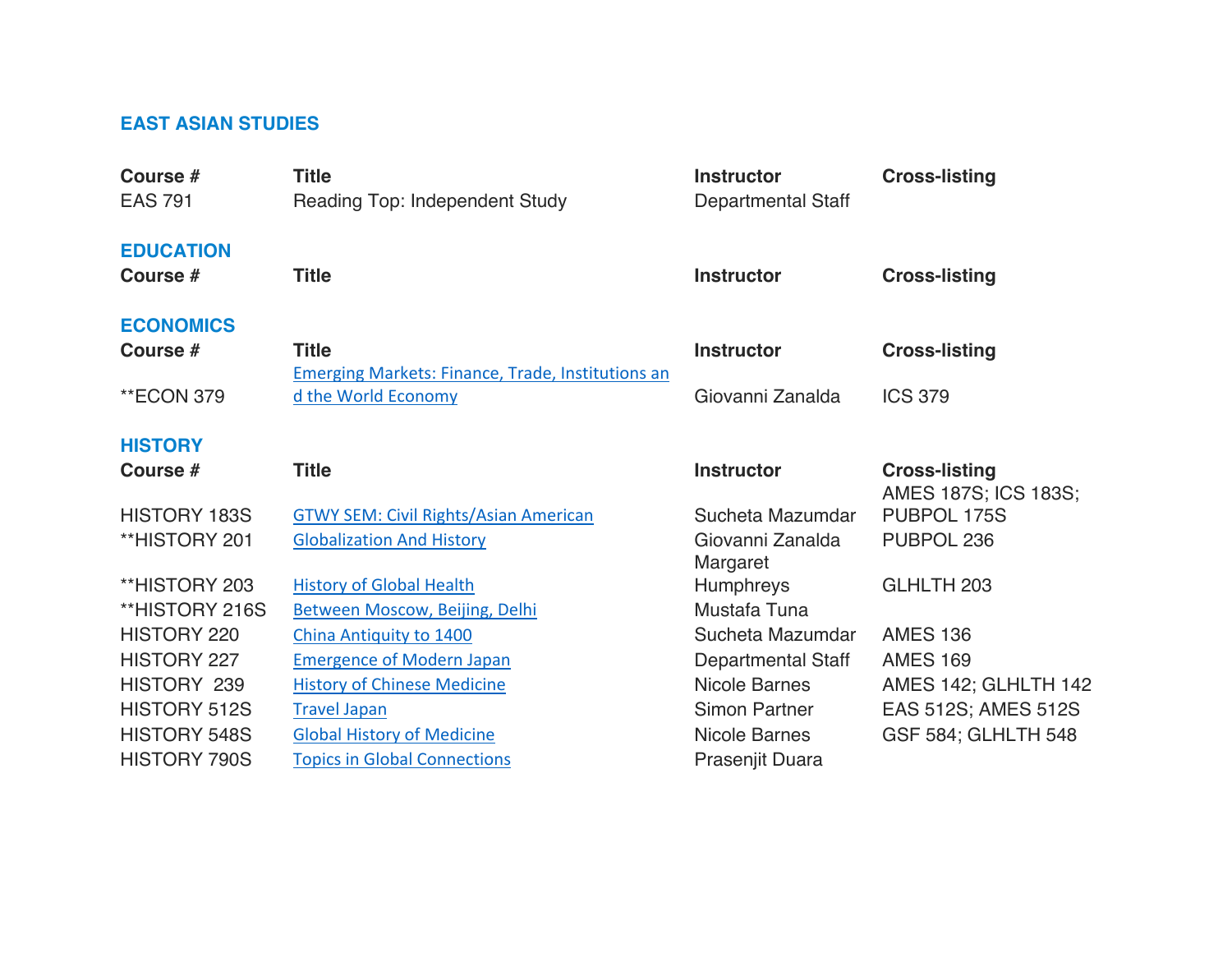### **JAPANESE**

| Course #        | Title                                | <b>Cross-listin</b><br><b>Instructor</b> |                  |  |
|-----------------|--------------------------------------|------------------------------------------|------------------|--|
| <b>JPN 102</b>  | <b>Elementary Japanese</b>           | Naoko Kurokawa                           |                  |  |
| <b>JPN 204</b>  | Intermediate Japanese                | Azusa Saito                              |                  |  |
| <b>JPN 306</b>  | <b>Advanced Japanese</b>             | Azusa Saito                              |                  |  |
| <b>JPN 407S</b> | <b>Issues in Japanese Lang/Soc I</b> | Yunchuan Chen                            | <b>AMES 390S</b> |  |

### **KOREAN**

| Course #    | Title                              | <b>Instructor</b>  | <b>Cross-listing</b> |
|-------------|------------------------------------|--------------------|----------------------|
| KOREAN 102  | <b>Elementary Korean</b>           | <b>Barohny Eun</b> |                      |
| KOREAN 204  | Intermediate Korean                | Eunyoung Kim       |                      |
| KOREAN 306S | <b>Advanced Korean</b>             | Eunyoung Kim       |                      |
| KOREAN 407S | <b>Issues in Korean Lang/Soc I</b> | Hae-Young Kim      |                      |

**Instructor Cross-listing** 

### **LINGUISTICS**

**LITERATURE**

| <b>Course #</b> | Title                         | <b>Instructor</b>   | <b>Cross-listing</b>  |
|-----------------|-------------------------------|---------------------|-----------------------|
| **LINGUIST 202  | Languages of the World        | Dominika Baran      |                       |
| LINGUIST 315S   | Japanese as a Second Language | Yunchuan Chen       | AMES 310S             |
| **LINGUIST 471S | Language and Politics         | <b>Gareth Price</b> | SOCIOL 471S; SES 484S |
|                 |                               |                     |                       |

| Title                                    | <b>Instructor</b> | <b>Cross-listing</b> |
|------------------------------------------|-------------------|----------------------|
|                                          |                   | AMES 318S; ICS 320S; |
| <b>Social Movements and Social Media</b> | Negar Mottahedeh  | <b>VMS 323S</b>      |
|                                          |                   | AMES 627S; VMS 625S; |
| <b>Comparative Media Studies</b>         | Negar Mottahedeh  | <b>ISS 615S</b>      |
|                                          |                   |                      |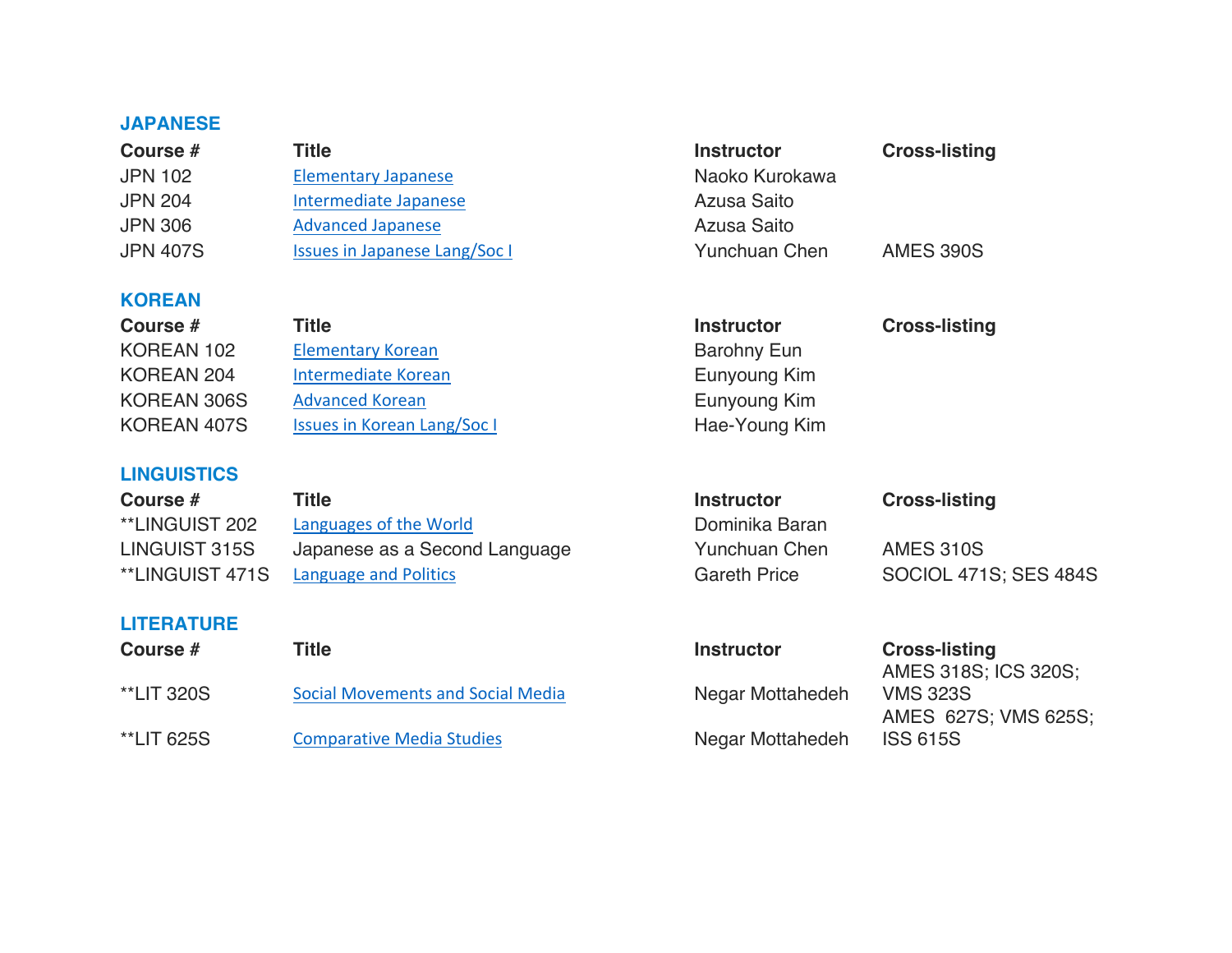## **MUSIC**

| Course #<br><b>MUSIC 190S - 01</b><br><b>MUSIC 190S - 04</b><br><b>MUSIC 190S - 05</b> | <b>Title</b><br>Special Topic in Music: East Asian Film Music<br>Special Topics in Music: Sound, Music and Death<br>Special Topic in Music: Korean Popular Music | <b>Instructor</b><br>Ka Man, Misty Choi<br><b>Yun Emily Wang</b><br>Jung Min Lee | <b>Cross-listing</b><br><b>AMES 190S</b><br><b>CULANTH 290S</b><br><b>AMES 190S</b> |
|----------------------------------------------------------------------------------------|------------------------------------------------------------------------------------------------------------------------------------------------------------------|----------------------------------------------------------------------------------|-------------------------------------------------------------------------------------|
| <b>PHILOSOPHY</b><br>Course #                                                          | <b>Title</b>                                                                                                                                                     | <b>Instructor</b>                                                                | <b>Cross-listing</b>                                                                |
| <b>**PHIL 216</b>                                                                      | <b>Problems in Ethical Theory</b>                                                                                                                                | David Wong                                                                       |                                                                                     |
| <b>POLITICAL SCIENCE</b>                                                               |                                                                                                                                                                  |                                                                                  |                                                                                     |
| Course #                                                                               | <b>Title</b>                                                                                                                                                     | <b>Instructor</b>                                                                | <b>Cross-listing</b>                                                                |
| **POLSCI 332<br><b>**POLSCI 630</b>                                                    | <b>Games and Politics</b><br><b>Probability and Regression</b>                                                                                                   | <b>Emerson Niou</b><br><b>Edmund Malesky</b>                                     |                                                                                     |
| **POLSCI 650                                                                           | <b>Political Economy of International Relations</b>                                                                                                              | Joseph Grieco                                                                    |                                                                                     |
| <b>PUBLIC POLICY</b>                                                                   |                                                                                                                                                                  |                                                                                  |                                                                                     |
| Course #                                                                               | <b>Title</b>                                                                                                                                                     | <b>Instructor</b>                                                                | <b>Cross-listing</b>                                                                |
|                                                                                        | Special Topics in International Development<br>Policy:                                                                                                           | Gary Gereffi, Lukas                                                              |                                                                                     |
| **PUBPOL 790-03                                                                        | <b>Global Chains</b>                                                                                                                                             | <b>Brun</b>                                                                      |                                                                                     |
| <b>RELIGION</b>                                                                        |                                                                                                                                                                  |                                                                                  |                                                                                     |
| Course #                                                                               | <b>Title</b>                                                                                                                                                     | <b>Instructor</b>                                                                | <b>Cross-listing</b>                                                                |
| **RELIGION 120                                                                         | <b>Buddhism</b>                                                                                                                                                  | <b>Departmental Staff</b>                                                        | <b>AMES 114</b>                                                                     |
| <b>RELIGION 265</b>                                                                    | <b>Global Confucianism</b>                                                                                                                                       | Anna Sun                                                                         |                                                                                     |
| <b>RELIGION 267</b>                                                                    | <b>Spiritual But Not Religious</b>                                                                                                                               | Anna Sun                                                                         |                                                                                     |
| **RELIGION 281                                                                         | <b>Beat Generation Spirituality</b>                                                                                                                              | David N Need                                                                     |                                                                                     |
| <b>RELIGION 327S</b>                                                                   | <b>Tibetan Buddhism</b>                                                                                                                                          | David N Need                                                                     | <b>AMES 386S</b>                                                                    |